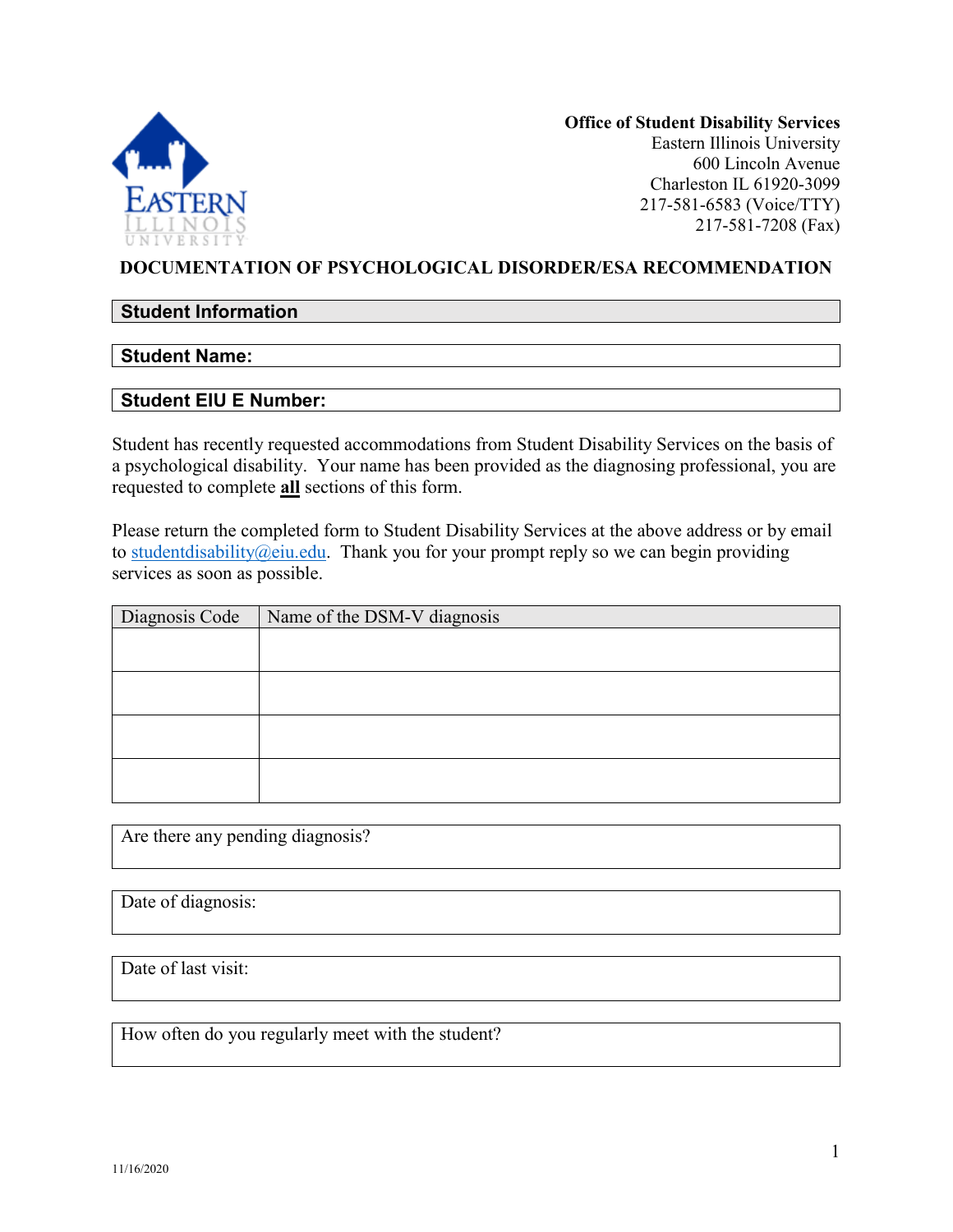Emotional Support Animal

How Long has the student had the animal and where did the student acquire it?

How does the animal mitigate the functional limitations of the student's disability? Please name the specific functional limitation, and then describe if it is the animal's presence or a specific task that the animal performs that mitigates that functional limitation.

\_\_\_\_\_\_\_\_\_\_\_\_\_\_\_\_\_\_\_\_\_\_\_\_\_\_\_\_\_\_\_\_\_\_\_\_\_\_\_\_\_\_\_\_\_\_\_\_\_\_\_\_\_\_\_\_\_\_\_\_\_\_\_\_\_\_\_\_\_\_\_\_\_\_\_\_ \_\_\_\_\_\_\_\_\_\_\_\_\_\_\_\_\_\_\_\_\_\_\_\_\_\_\_\_\_\_\_\_\_\_\_\_\_\_\_\_\_\_\_\_\_\_\_\_\_\_\_\_\_\_\_\_\_\_\_\_\_\_\_\_\_\_\_\_\_\_\_\_\_\_\_\_

\_\_\_\_\_\_\_\_\_\_\_\_\_\_\_\_\_\_\_\_\_\_\_\_\_\_\_\_\_\_\_\_\_\_\_\_\_\_\_\_\_\_\_\_\_\_\_\_\_\_\_\_\_\_\_\_\_\_\_\_\_\_\_\_\_\_\_\_\_\_\_\_\_\_\_\_

\_\_\_\_\_\_\_\_\_\_\_\_\_\_\_\_\_\_\_\_\_\_\_\_\_\_\_\_\_\_\_\_\_\_\_\_\_\_\_\_\_\_\_\_\_\_\_\_\_\_\_\_\_\_\_\_\_\_\_\_\_\_\_\_\_\_\_\_\_\_\_\_\_\_\_\_

\_\_\_\_\_\_\_\_\_\_\_\_\_\_\_\_\_\_\_\_\_\_\_\_\_\_\_\_\_\_\_\_\_\_\_\_\_\_\_\_\_\_\_\_\_\_\_\_\_\_\_\_\_\_\_\_\_\_\_\_\_\_\_\_\_\_\_\_\_\_\_\_\_\_\_\_  $\mathcal{L}_\mathcal{L} = \mathcal{L}_\mathcal{L} = \mathcal{L}_\mathcal{L} = \mathcal{L}_\mathcal{L} = \mathcal{L}_\mathcal{L} = \mathcal{L}_\mathcal{L} = \mathcal{L}_\mathcal{L} = \mathcal{L}_\mathcal{L} = \mathcal{L}_\mathcal{L} = \mathcal{L}_\mathcal{L} = \mathcal{L}_\mathcal{L} = \mathcal{L}_\mathcal{L} = \mathcal{L}_\mathcal{L} = \mathcal{L}_\mathcal{L} = \mathcal{L}_\mathcal{L} = \mathcal{L}_\mathcal{L} = \mathcal{L}_\mathcal{L}$ 

If the mitigation of the disability's functional limitations is accomplished by the animal's presence (rather than a task performed by the animal), please answer the following questions:

How close in proximity does the animal have to be to the student for the mitigation to occur (e.g., within sight, within touching distance, within the same room, within earshot of calling the animal's name, same building, etc.)?

\_\_\_\_\_\_\_\_\_\_\_\_\_\_\_\_\_\_\_\_\_\_\_\_\_\_\_\_\_\_\_\_\_\_\_\_\_\_\_\_\_\_\_\_\_\_\_\_\_\_\_\_\_\_\_\_\_\_\_\_\_\_\_\_\_\_\_\_\_\_\_\_\_\_\_\_

\_\_\_\_\_\_\_\_\_\_\_\_\_\_\_\_\_\_\_\_\_\_\_\_\_\_\_\_\_\_\_\_\_\_\_\_\_\_\_\_\_\_\_\_\_\_\_\_\_\_\_\_\_\_\_\_\_\_\_\_\_\_\_\_\_\_\_\_\_\_\_\_\_\_\_\_ \_\_\_\_\_\_\_\_\_\_\_\_\_\_\_\_\_\_\_\_\_\_\_\_\_\_\_\_\_\_\_\_\_\_\_\_\_\_\_\_\_\_\_\_\_\_\_\_\_\_\_\_\_\_\_\_\_\_\_\_\_\_\_\_\_\_\_\_\_\_\_\_\_\_\_\_

How often does the animal need to be in that proximity (e.g., can the animal/student be apart for two hours and then reunited)?

\_\_\_\_\_\_\_\_\_\_\_\_\_\_\_\_\_\_\_\_\_\_\_\_\_\_\_\_\_\_\_\_\_\_\_\_\_\_\_\_\_\_\_\_\_\_\_\_\_\_\_\_\_\_\_\_\_\_\_\_\_\_\_\_\_\_\_\_\_\_\_\_\_\_\_\_ \_\_\_\_\_\_\_\_\_\_\_\_\_\_\_\_\_\_\_\_\_\_\_\_\_\_\_\_\_\_\_\_\_\_\_\_\_\_\_\_\_\_\_\_\_\_\_\_\_\_\_\_\_\_\_\_\_\_\_\_\_\_\_\_\_\_\_\_\_\_\_\_\_\_\_\_ \_\_\_\_\_\_\_\_\_\_\_\_\_\_\_\_\_\_\_\_\_\_\_\_\_\_\_\_\_\_\_\_\_\_\_\_\_\_\_\_\_\_\_\_\_\_\_\_\_\_\_\_\_\_\_\_\_\_\_\_\_\_\_\_\_\_\_\_\_\_\_\_\_\_\_\_  $\mathcal{L}_\mathcal{L} = \mathcal{L}_\mathcal{L} = \mathcal{L}_\mathcal{L} = \mathcal{L}_\mathcal{L} = \mathcal{L}_\mathcal{L} = \mathcal{L}_\mathcal{L} = \mathcal{L}_\mathcal{L} = \mathcal{L}_\mathcal{L} = \mathcal{L}_\mathcal{L} = \mathcal{L}_\mathcal{L} = \mathcal{L}_\mathcal{L} = \mathcal{L}_\mathcal{L} = \mathcal{L}_\mathcal{L} = \mathcal{L}_\mathcal{L} = \mathcal{L}_\mathcal{L} = \mathcal{L}_\mathcal{L} = \mathcal{L}_\mathcal{L}$ 

In the absence of this animal, what other steps could be taken to accomplish comparable mitigation of the student's functional limitation (e.g., allowing the student to take periodic breaks, to sit near a friend, etc.)?

\_\_\_\_\_\_\_\_\_\_\_\_\_\_\_\_\_\_\_\_\_\_\_\_\_\_\_\_\_\_\_\_\_\_\_\_\_\_\_\_\_\_\_\_\_\_\_\_\_\_\_\_\_\_\_\_\_\_\_\_\_\_\_\_\_\_\_\_\_\_\_\_\_\_\_\_  $\mathcal{L}_\mathcal{L} = \mathcal{L}_\mathcal{L} = \mathcal{L}_\mathcal{L} = \mathcal{L}_\mathcal{L} = \mathcal{L}_\mathcal{L} = \mathcal{L}_\mathcal{L} = \mathcal{L}_\mathcal{L} = \mathcal{L}_\mathcal{L} = \mathcal{L}_\mathcal{L} = \mathcal{L}_\mathcal{L} = \mathcal{L}_\mathcal{L} = \mathcal{L}_\mathcal{L} = \mathcal{L}_\mathcal{L} = \mathcal{L}_\mathcal{L} = \mathcal{L}_\mathcal{L} = \mathcal{L}_\mathcal{L} = \mathcal{L}_\mathcal{L}$ 

\_\_\_\_\_\_\_\_\_\_\_\_\_\_\_\_\_\_\_\_\_\_\_\_\_\_\_\_\_\_\_\_\_\_\_\_\_\_\_\_\_\_\_\_\_\_\_\_\_\_\_\_\_\_\_\_\_\_\_\_\_\_\_\_\_\_\_\_\_\_\_\_\_\_\_\_

 $\overline{\phantom{a}}$